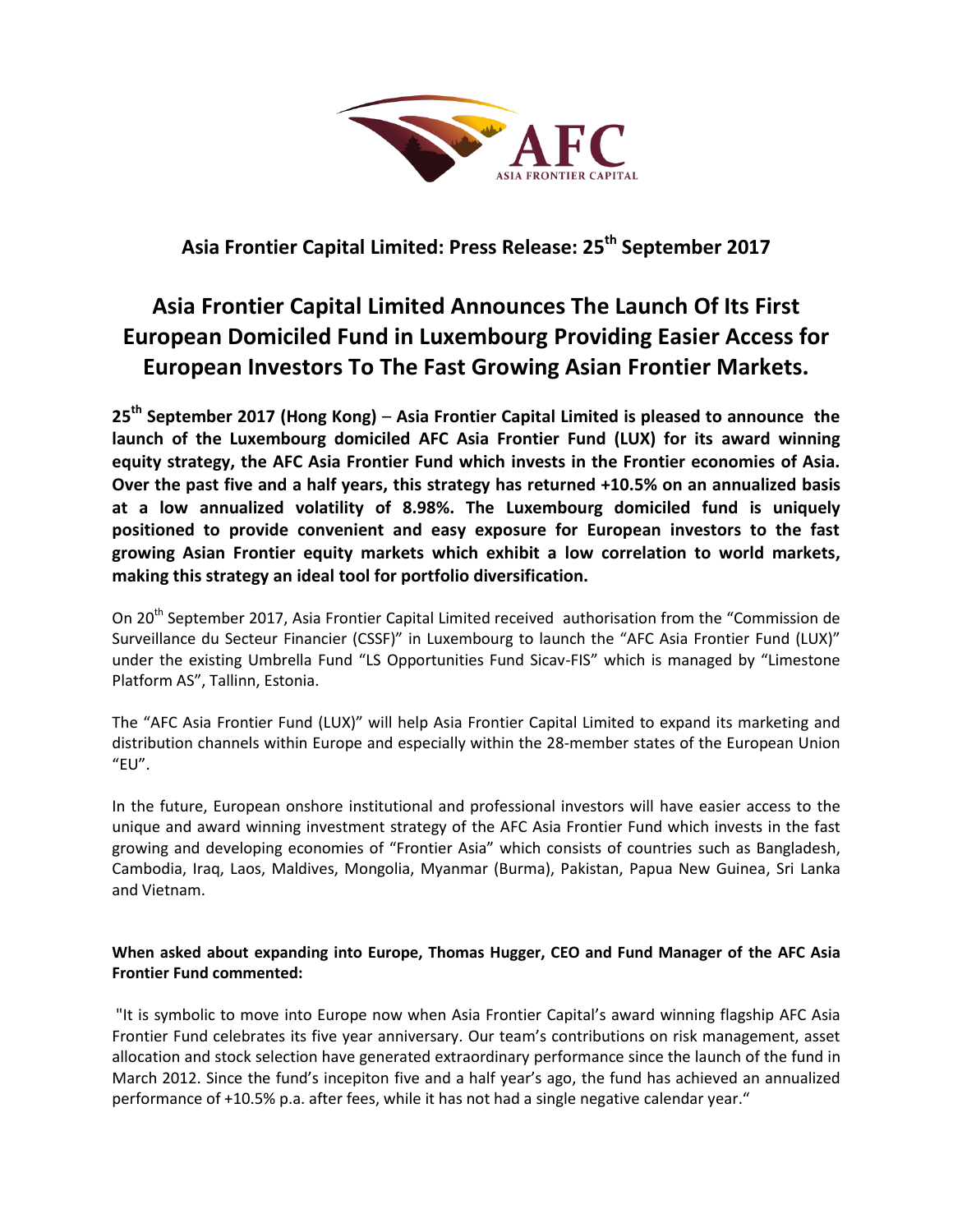### **Marc Faber, editor & publisher of the Gloom, Boom and Doom Report [\(www.gloomboomdoom.com\)](http://www.gloomboomdoom.com/) and shareholder of Asia Frontier Capital commented:**

"In general, international investors have far too little exposure to emerging markets and in particular to Asian frontier economies. I believe that European investors should further diversify their investments into fast growing emerging economies and in particular add holdings in Asian frontier economies, which I expect to have a sustainable long term growth going into the next decade".

### **When asked about the prospects of expanding into Europe, Peter de Vries, Marketing Director at Asia Frontier Capital responded:**

"Europe is a huge market and the AFC Asia Frontier Fund offers the best in class exposure to the most interesting and fastest growing parts of Asia". De Vries added that AFC is looking to build distribution relationships in Europe and has ambitions to target investors, especially those in Finland, Germany, Sweden, Switzerland and the United Kingdom."

To bring the fund to Europe, Asia Frontier Capital partnered with Limestone Platform, a Luxembourg based independent fund infrastructure created to serve specialist managers and entrepreneurs who wish to retain flexibility and independence while establishing Luxembourg domiciled UCITS or alternative investment funds.

#### **Miika Peura, CEO of Estonia based "Limestone Platform AS" commented:**

"Limestone is delighted to welcome the first Asian based frontier fund manager to our platform and we are looking to support AFC's success in Europe by offering administrative and distribution support. What sets Limestone apart is true turnkey solutions to our client managers and high level of support services we offer through different stages of fund development. We aim to offer highly cost effective services and at the same time provide objective and efficient guidance throughout a fund's launch and development."

#### **About Asia Frontier Capital Limited and AFC Asia Frontier Fund:**

Asia Frontier Capital Limited is the Cayman Islands based investment manager of the "AFC Asia Frontier Fund", one of the world's few investment funds focusing solely on the growing Frontier economies in Asia. Its wholly owned subsidiary "Asia Frontier Investments Limited, Hong Kong" is licensed by the Hong Kong Securities and Futures Commission "SFC" for Type 4 (Advising on Securities) and for Type 9 (Asset Management).

The AFC Asia Frontier Fund aims to achieve long-term capital appreciation by investing in listed equities in fast growing Asian frontier countries such as Bangladesh, Cambodia, Iraq, Laos, Maldives, Mongolia, Myanmar (Burma), Papua New Guinea, Pakistan, Sri Lanka and Vietnam. The fund has outperformed its benchmark to generate an absolute return of +71.4% in USD terms, or +10.5% on an annualized basis since the launch of the fund at the end of March 2012. The investment strategy combines a top-down and bottom-up approach which takes advantage of both growth and value opportunities across sectors with a bias towards consumer related companies. The AFC Asia Frontier Fund is well positioned to take advantage of the continuing economic shifts in these countries due to their favourable demographics, as well as continued political and economic reform. The fund offers consistent returns combined with significant diversification opportunities due to the low correlation between Asian frontier markets and global markets.